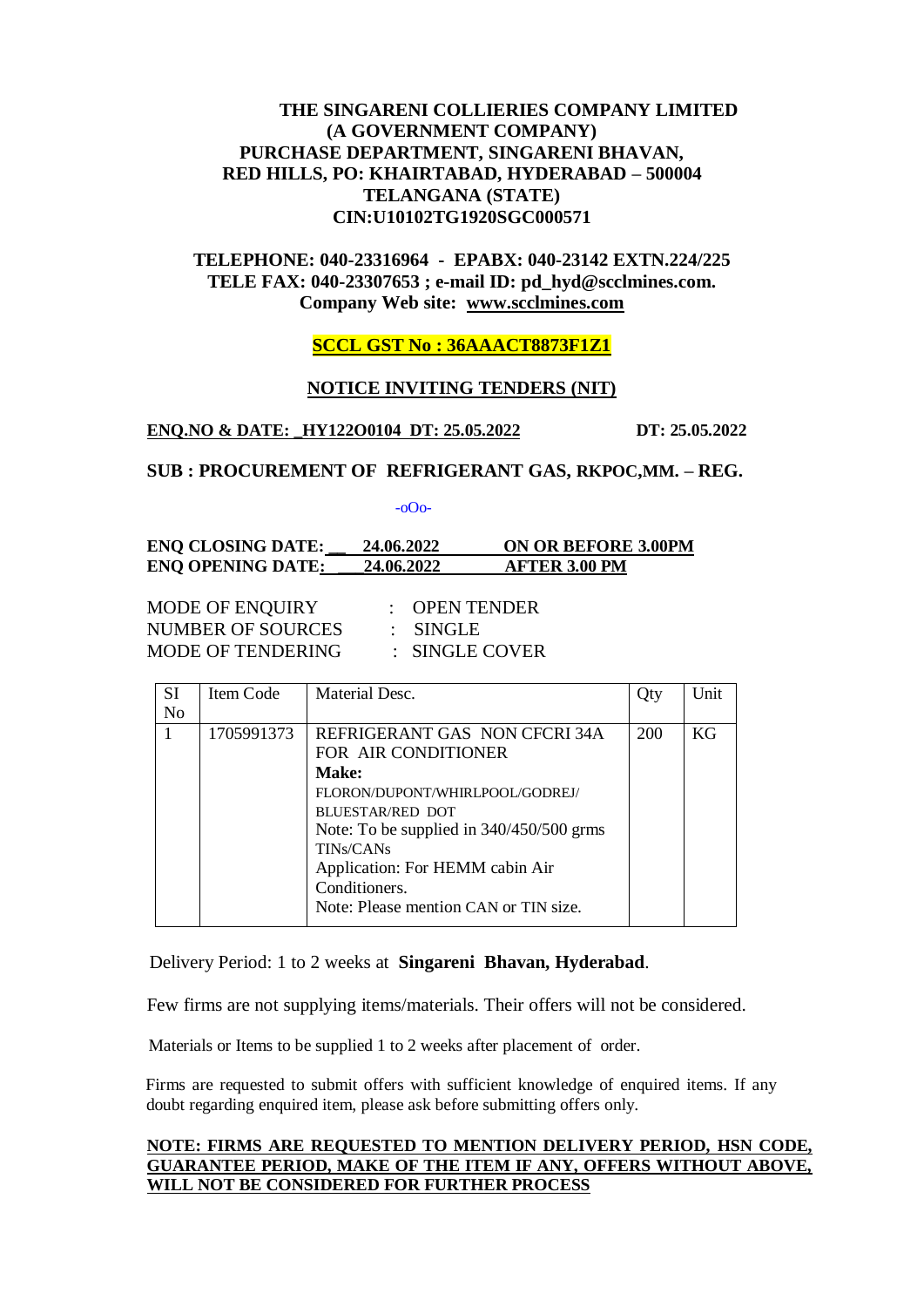# NOTE:

I. Submit sealed covers. These covers to be submitted with Enquiry No, date & Address of SCCL and Firms name.

Vendors who can supply within 1 to 2 weeks on receiving the Order copy only should participate in the enquiry. HSN CODE TO BE MENTIONED MAKE TO BE MENTIONED.

- A. Offers are invited from vendors located in Hyderabad/Secunderabad vendors only will be considered.
- B. OFFER VALIDITY: Bidder shall keep the offer valid for a period of 4 months from the date of opening of the tenders. The offer with less validity period than stipulated is liable for rejection.
- C. GST(GOODS AND SERVICE TAX) registration certificate to be submitted along with material HSN/SAC CODE. The applicability of GST & other taxes, if any, in % shall be clearly mentioned an extra.
- D. The bidders offered without any GST & other taxes, their landed cost will be arrived by taking maximum GST% quoted by other bidders.

## A) GENERAL TERMS AND CONDITIONS

- a. Validity, delivery period, GST, Warranty / Guarantee to be mentioned.
- b. Tenders received after stipulated time and date will not be considered For whatsoever reasons thereof.
- c. Quotation must be on a paper identifying the firm with telephone number etc. They should be clear and free from corrections and erasing.
- d. Rate quoted by you should be valid for 120 days from the date of opening of tenders and no revision of rates will be permitted during the above period.
- e. Rate should be quoted as per the sizes / units / makes / brands asked for otherwise such offers will not be considered.
- f. The quantity shown in the enquiry is not firm and fixed. It may be increased /decreased.
- g. The material is to be supplied as per the tender enquiry and should be delivered at

**Singareni Bhavan, Hyderabad** no transportation charges will be paid separately unless it is mentioned in the offer clearly. Mention whether the offer is Ex-showroom, Ex-work or delivery at our office, Hyderabad

- h. Samples of the items should be submitted in case, they are asked for in the enquiry
- i. Those who are having ready stocks, capable of supply of material as per the enquiry within the stipulated time only need to forward their offer.
- j. M/s SCCL deserves the right to reject any/all the tender (s) or accept any offer or part thereof without giving any reasons. Its decision in this matter will be final and binding on all the tender/(s).
- k. Sealed tenders can be dropped in the tender box in the Company Purchase Office at Hyderabad or can be sent by post / courier before the due date and time. Fax quotations are not accepted
- l. M/s SCCL will not, in any way, be responsible for any postal delay.
- m. Separate cover may be used for each quotation. Quotations of different enquiries put single cover will not be considered.
- n. Payment will be made within 30 days after receipt of material at **Singareni Bhavan, Hyderabad**.
- o. YOU HAVE TO SUBMIT YOUR BANK DETAILS FOR RTGS/ONLINE PAYMENTS **Tax retention clause:**

# The supplier shall upload his Tax Invoice in the GSTN as per the provisions of the GST Act i.e., by 10th of the month subsequent to the month in which "Time of Supply" arises.

In respect of orders where the entire order quantity is executed in phased manner through multiple invoices or where staggered payment is made, if the "Tax Invoice" is not uploaded within the time limits prescribed under GST Act, the tax amount will be withheld from the payment made against subsequent Invoice till such time the invoice is uploaded. The final payment is subject to compliance of all formalities under GST by the supplier.